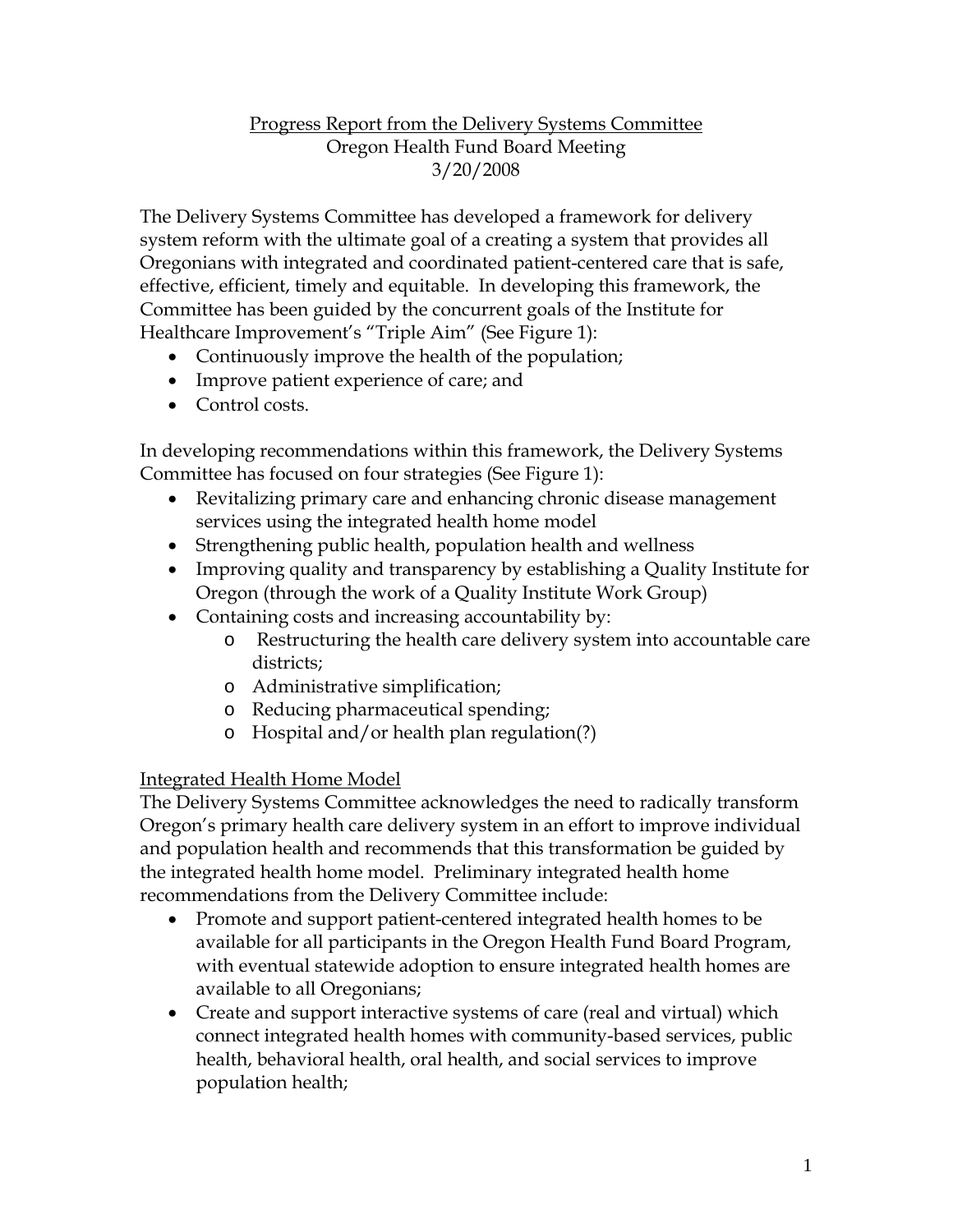- Provide Oregon's health care workforce with technical assistance, resources, training and support needed to transform practices into integrated health homes;
- Develop and evaluate strategies to empower consumers to become more involved in their own health and health care by partnering and engaging with integrated health homes; and
- Develop reimbursement and funding strategies that promote and sustain integrated health homes and other system of care partners. This must be a phased process with the following steps:
	- o Acknowledge and support initial pilots underway across the state and use the lessons and best practices to continue to rollout and improve the integrated health home model.
	- o Develop standard policies that tie reimbursement to requirements to report on common measures of integrated health home process and performance and system performance measures.
	- o Design a simple and standard process to designate primary care practices as integrated health home.
	- o Develop long-term sustainable payment policies that appropriately compensate providers and other partners involved in integrated health home systems of care for developing capacity to provide integrated health home services and providing these services to Oregonians in a high-quality and high-value manner.

# Public Health, Health Promotion and Wellness

The Delivery Systems Committee acknowledges that health reform cannot be successful without robust efforts to strengthen public health, health promotion and wellness activities. The Committee is currently developing recommendations to integrate public health into health care reform by:

- Funding evidence-based, population-based health promotion activities, focusing on conditions and behaviors most detrimental to the health or Oregonians;
- Building a culture of health for state employees;
- Requiring employers, schools and community organizations to take steps to reduce absenteeism, decrease disability and increase productivity of the community;
- Supporting local communities in developing culturally and socially appropriate solutions to local population health problems; and
- Integrating public health into wider delivery reform (integrated health homes, accountable care districts, systematic measurement of population health, etc.)